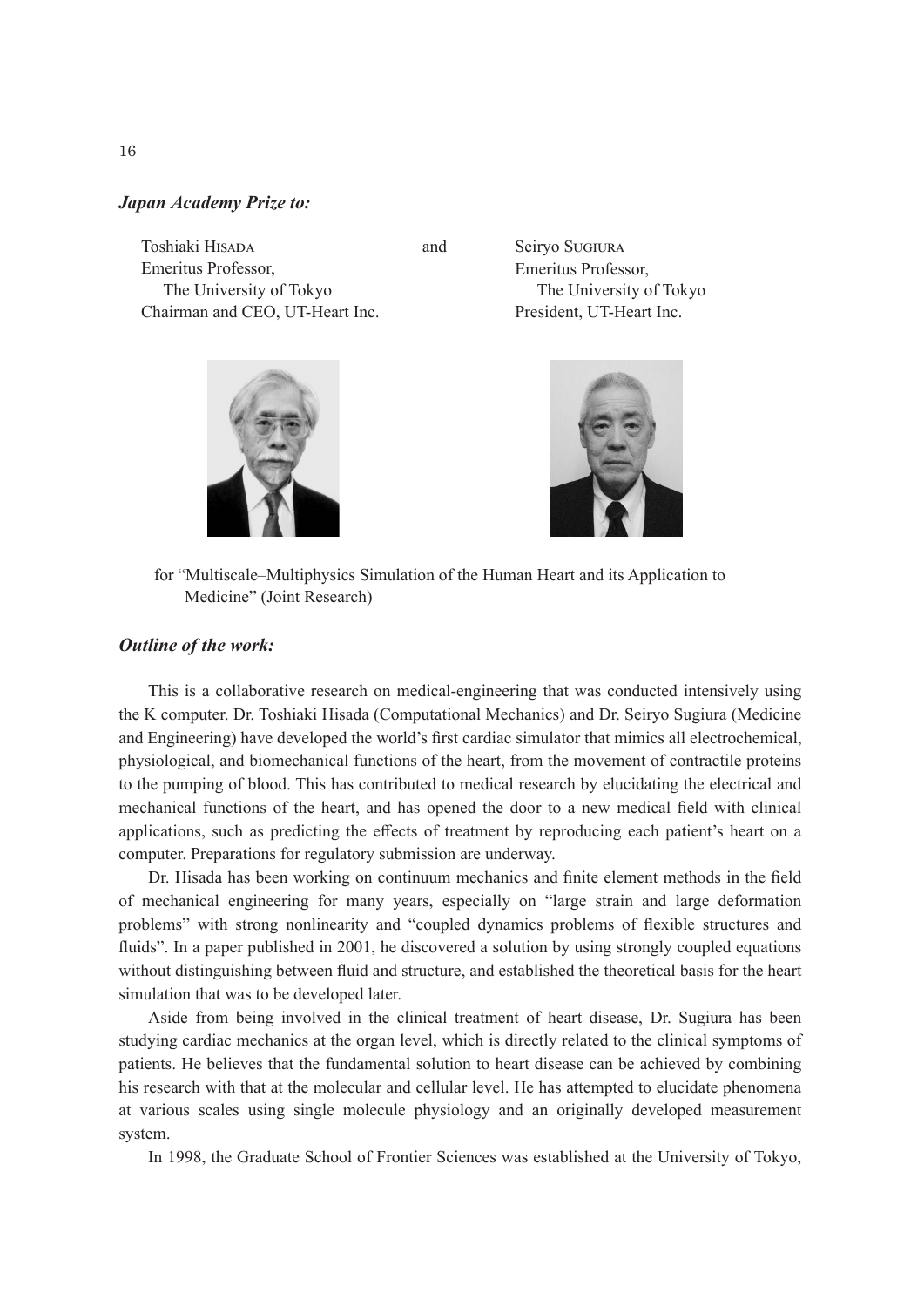and in 2002, the research and development of the heart simulator known as "UT-Heart" was started under the management of one laboratory with two professors (Dr. Hisada and Dr. Sugiura). Since 2003, they have promoted JST-CREST (Core Research for Evolutionary Science and Technology) research using the aforementioned fluid-structure interaction analysis method, and have succeeded in developing the world's first multiphysics heart simulator. At the time of this project, the performance of computers was still insufficient, but they developed a multiscale analysis method that connects cells to organs via tissues. This later led to the achievements with the K computer. In 2008, they received the Commendation for Science and Technology from the Minister of Education, Culture, Sports, Science and Technology (MEXT) for this achievement. Furthermore, intensive R&D was continued under the JST Innovation Bridge Project from 2007, and the FIRST (Funding Program for World-Leading Innovative R&D on Science and Technology) program by the Cabinet Office (principal investigator: Dr. Ryozo Nagai) from 2010. The number of patent applications amounted to 169 (118 registrations). The K computer was completed in June 2012, but from its development stage, UT-Heart was selected as one of the RIKEN projects, and eventually became one of the seven priority programs selected by MEXT from all fields of science and technology. UT-Heart has been applied to basic and clinical medical research.

In basic research, they showed 1) the relationship between the transmural distribution of different cell types and the morphology of electrocardiogram, 2) the impact of fiber structure on the pumping performance, 3) a doubt on the functional significance of the cardiac looping, and 4) the importance of cooperative activation of cross-bridges on the pumping function. They also developed an in silico screening system for drug-induced arrhythmias using patch-clamp data on four ion channels.

On the other hand, as a result of clinical research, they have developed a method to recreate the heart of a patient on a computer based on the available hospital data. Once the heart of a patient is recreated on a computer, it is possible to apply various virtual treatments to it and predict in advance the one that will be most effective. They have been conducting clinical research on cardiac resynchronization therapy (CRT) and surgical procedures for pediatric congenital heart diseases. It is known from past statistical data that more than 30% of patients with CRT are non-responders, and if UT-Heart is approved by the pharmaceutical affairs bureau, it will be possible to avoid highly invasive surgery for non-responders by using advanced prediction instead.

In summary, (1) this research has greatly contributed to the development of computational science, (2) the heart reproduced on a computer can be effectively used for various researches, (3) this method of virtually predicting the best treatment in advance on a computer has extremely high clinical value, and (4) this method can be applied to organs other than the heart, opening the door to a new field of medicine (computer medicine).

They have also succeeded in developing new software that integrates molecular and cardiac simulations with amino acid level resolution, which will realize the simulation ranging from genes to the beating of the heart on Fugaku, the successor to the K computer, scheduled for completion in this fiscal year (2021).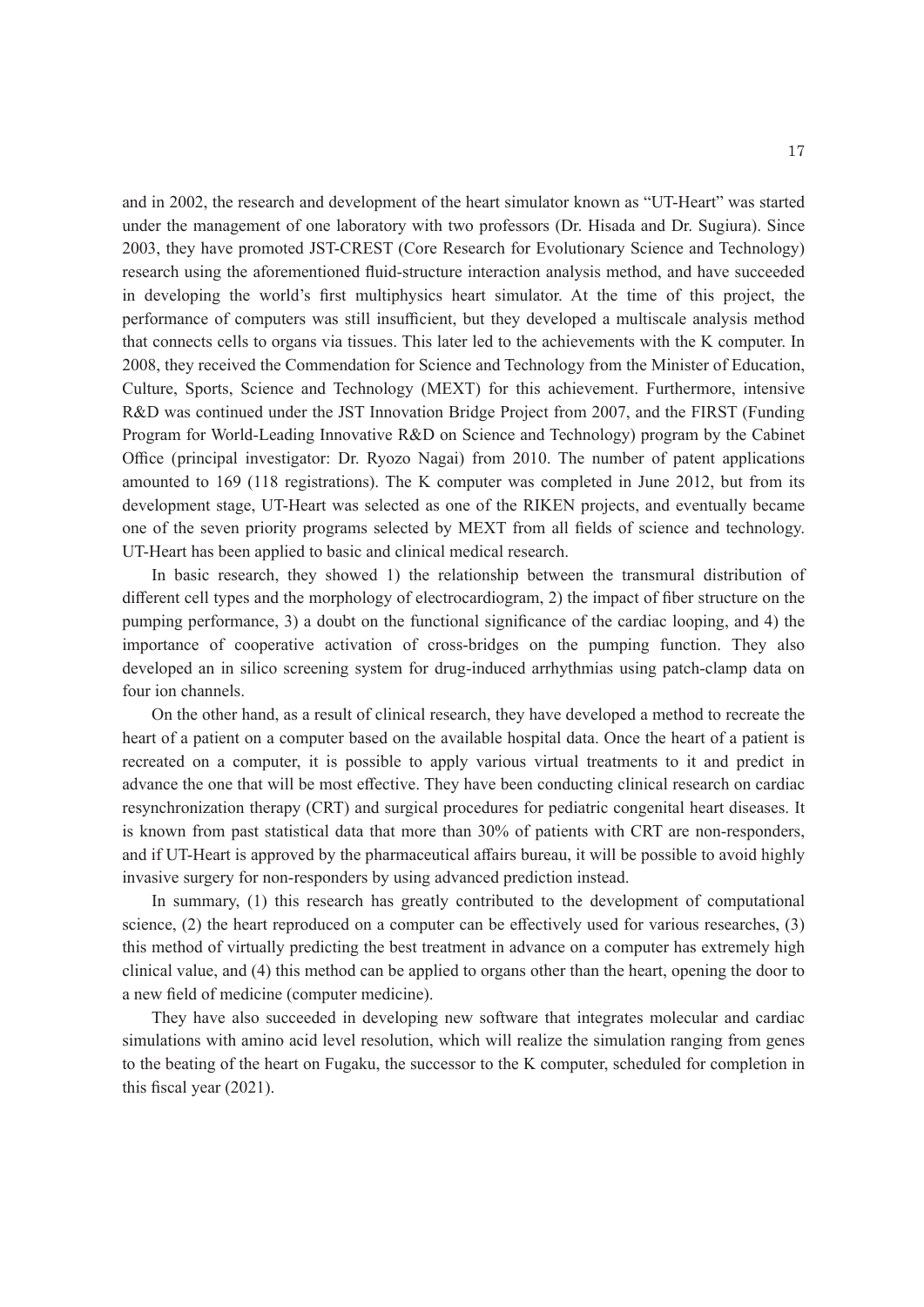## **List of Main Publications**

- 1. Washio T, Sugiura S, Okada J and Hisada T. Using systolic local mechanical load to predict fiber orientation in ventricles. Front. Physiol. **11**, 467 (2020).
- 2. Kariya T, Washio T, Okada J, Nakagawa M, Watanabe M, Kadooka Y, Sano S, Nagai R, Sugiura S and Hisada T. Personalized Perioperative Multi-scale, multi-physics heart simulation of double outlet right ventricle. Ann. Biomed. Eng. **48**, 1740–1750 (2020).
- 3. Washio T, Shintani SA, Higuchi H, Sugiura S and Hisada T. Effect of myofibril passive elastic properties on the mechanical communication between motor proteins on adjacent sarcomeres. Sci. Rep. **9**, 9355 (2019).
- 4. Okada J, Yoshinaga T, Kurokawa J, Washio T, Furukawa T, Sawada K, Sugiura S and Hisada T. Arrhythmic hazard map for a 3D whole-ventricles model under multiple ion channel block. Br. J. Pharmacol. **175**, 3435–3452 (2018).
- 5. Washio T, Sugiura S, Kanada R, Okada J and Hisada T. Coupling langevin dynamics with continuum mechanics: Exposing the role of sarcomere stretch activation mechanisms to cardiac function. Front. Physiol. **9**, 333 (2018).
- 6. Okada J, Washio T, Nakagawa M, Watanabe M, Kadooka Y, Kariya T, Yamashita H, Yamada Y, Momomura S, Nagai R, Hisada T and Sugiura S. Absence of rapid propagation through the Purkinje network as a potential cause of line block in the human heart with left bundle branch block. Front. Physiol. **9**, 56 (2018).
- 7. Kaya M, Tani Y, Washio T, Hisada T and Higuchi H. Coordinated force generation of skeletal myosins in myofilaments through motor coupling. Nat. Commun. **8**, 16036 (2017).
- 8. Okada J, Washio T, Nakagawa M, Watanabe M, Kadooka Y, Kariya T, Yamada Y, Momomura S, Nagai R, Hisada T and Sugiura S. Multi-scale, tailor-made heart simulation can predict the effect of cardiac resynchronization therapy. J. Mol. Cell. Cardiol. **108**, 17–23 (2017)
- 9. Washio T, Hisada T, Shintani S and Higuchi H. Analysis of spontaneous oscillations for a threestate power-stroke model. Phys. Rev. E **95**, 022411 (2017)
- 10. Cui X, Washio T, Chono T, Baba H, Okada J-I, Sugiura S and Hisada T. Deformable regions of interest with multiple points for tissue tracking in echocardiography. Med. Image Anal. **35**, 554–555 (2017)
- 11. Panthee N, Okada J-I, Washio T, Mochizuki Y, Suzuki R, Koyama H, Ono M, Hisada T and Sugiura S. Tailor-made heart simulation predicts the effect of cardiac resynchronization therapy in a canine model of heart failure. Med. Image Anal. **31**, 46–62 (2016).
- 12. Zhang G, Chen X, Ohgi J, Miura T, Nakamoto A, Matsumura C, Sugiura S and Hisada T. Biomechanical simulation of thorax deformation using finite element approach. BioMed. Eng. OnLine **15**, 18 (2016).
- 13. Washio T, Yoneda K, Okada J-I, Kariya T, Sugiura S and Hisada T. Ventricualr fiber optimization utilizing the branching structure. Int. J. Numer. Method. Biomed. Eng. **32**, e02753 (2015).
- 14. Sugi S, Chaen S, Akimoto T, Minoda H, Miyakawa T, Miyauchi Y, Tanokura M and Sugiura S. Electron microscopic recording of myosin head power stroke in hydrated myosin filaments. Sci. Rep. **5**, 15700 (2015).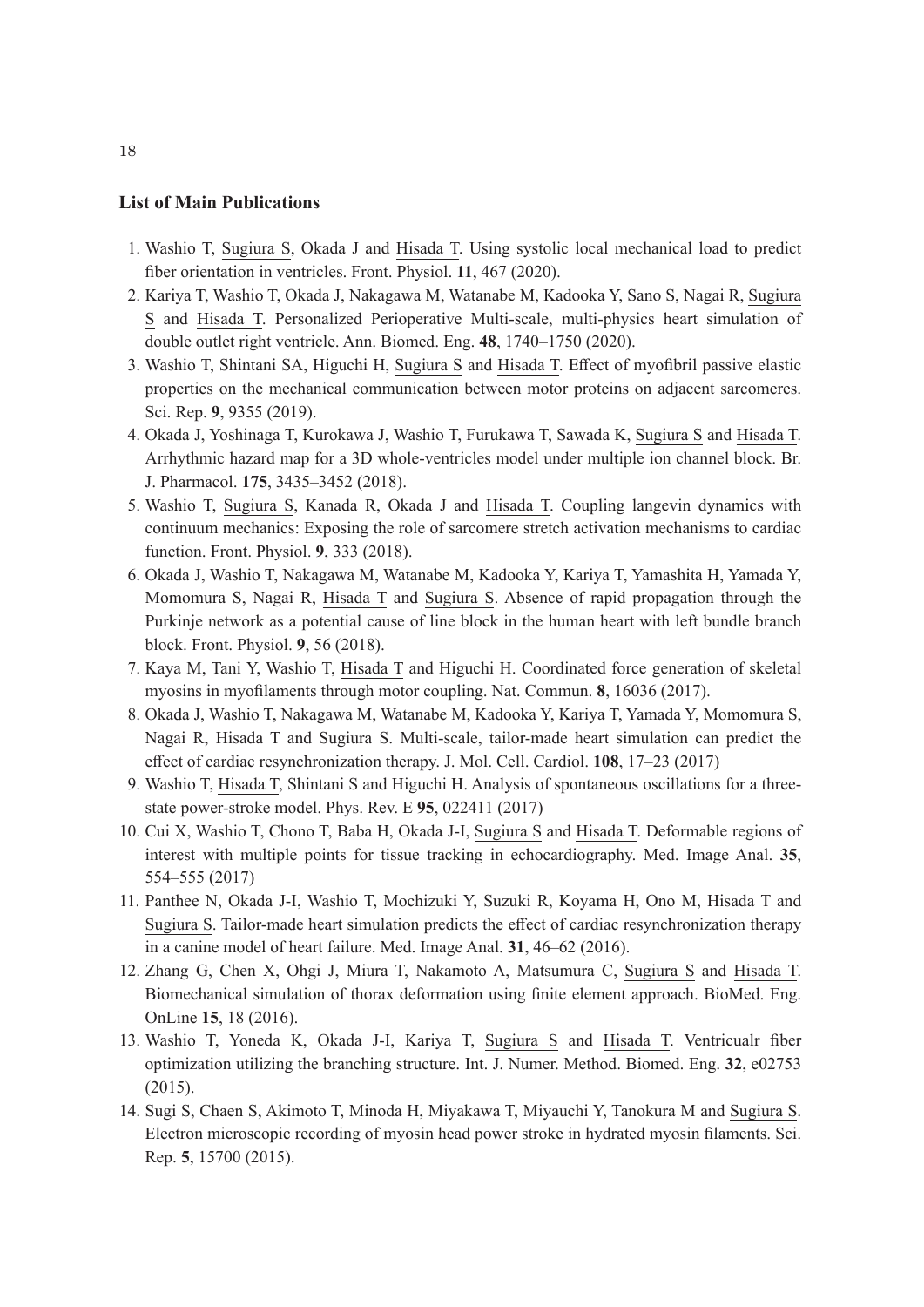- 15. Hatano A, Okada J-I, Washio T, Hisada T and Sugiura S. An integrated finite element simulation of cardiomyocyte function based on triphasic theory. Front. Physiol. **6**, 287 (2015).
- 16. Yasuda C, Yasuda S, Yamashita H, Okada J, Hisada T and Sugiura S. hERG current inhibition selectively prolongs action potential of midmyocardial cells to augment transmural dispersion. J. Physiol. Pharmacol. **66**, 599–607 (2015).
- 17. Hatano A, Okada J-I, Washio T, Hisada T and Sugiura S. Distinct functional roles of cardiac mitochondrial subpopulations revealed by 3D simulation model. Biophys. J. **108**, 2732–2739 (2015).
- 18. Okada J, Yoshinaga T, Kurokawa J, Washio T, Furukawa T, Sawada K, Sugiura S and Hisada T. Screening system for drug-induced arrhythmogenic risk combining a patch clamp and heart simulator. Sci. Adv. **1**, e1400142 (2015).
- 19. Seo, K, Inagaki M, Hidaka I, Fukano H, Sugimachi M, Hisada T, Nishimura S and Sugiura S. Relevance of cardiomyocyte mechano-electric coupling to stretch-induced arrhythmias: optical voltage/calcium measurement in mechanically stimulated cells, tissues and organs. Prog. Biophys. Mol. Biol. **175**, 129–139 (2014).
- 20. Sugi H, Chaen S, Kobayashi T, Abe T, Kimura K, Saeki Y, Ohnuki Y, Miyakawa T, Tanokura M and Sugiura S. Definite differences between in vitro actin-myosin sliding and muscle contraction as revealed using antibodies to myosin head. PLOS ONE **9**, e93272 (2014).
- 21. Washio T, Okada J, Takahashi A, Yoneda K, Kadooka Y, Sugiura S and Hisada T. Multiscale heart simulation with cooperative stochastic cross-bridge dynamics and cellular structures. Multiscale Model. Simul. **11**, 965–999 (2013).
- 22. Okada J, Sugiura S and Hisada T. Modeling for cardiac excitation propagation based on the Nernst–Planck equation and homogenization. Phys. Rev. E **87**, 062701 (2013).
- 23. Hatano A, Okada J-I, Washio T, Hisada T and Sugiura S. Mitochondrial colocalization with  $Ca^{2+}$ release sites is crucial to cardiac metabolism. Biophys. J. **104**, 496–504 (2013).
- 24. Okada J, Sasaki T, Washio T, Yamashita H, Kariya T, Imai Y, Nakagawa M, Kadooka Y, Nagai R, Hisada T and Sugiura S. Patient specific simulation of body surface ECG using the finite element method. Pacing Clin. Electrophysiol. **36**, 309–321 (2013).
- 25. Katayama S, Umetani N, Hisada T and Sugiura S. Bicuspid aortic valves undergo excessive strain during its opening: A simulation study. J. Thorac. Cardiovasc. Surg. **145**, 1570–1576 (2013).
- 26. Sugi H, Abe T, Kobayashi T, Chaen S, Ohnuki Y, Saeki Y and Sugiura S. Enhancement of force generated by individual myosin heads in skinned rabbit psoas muscle fibers at low ionic strength. PLOS ONE **8**, e63658 (2013).
- 27. Asayama M, Kurokawa J, Shirakawa K, Okuyama H, Kagawa T, Okada J, Sugiura S, Hisada T and Furukawa T. Effects of a hERG activator, ICA-105574, on electrophysiological properties of canine hearts. J. Pharmacol. Sci. **121**, 1–8 (2013).
- 28. Sugiura S, Washio T, Hatano A, Okada J, Watanabe H and Hisada T. Multi-scale simulations of cardiac electrophysiology and mechanics using the University of Tokyo heart simulator. Prog. Biophys. Mol. Biol. **110**, 380–389 (2012).
- 29. Washio T, Okada J, Sugiura S and Hisada T. Approximation for cooperative interactions of a spatially-detailed cardiac sarcomere model. Cell. Mol. Bioeng. **5**, 113–126 (2012).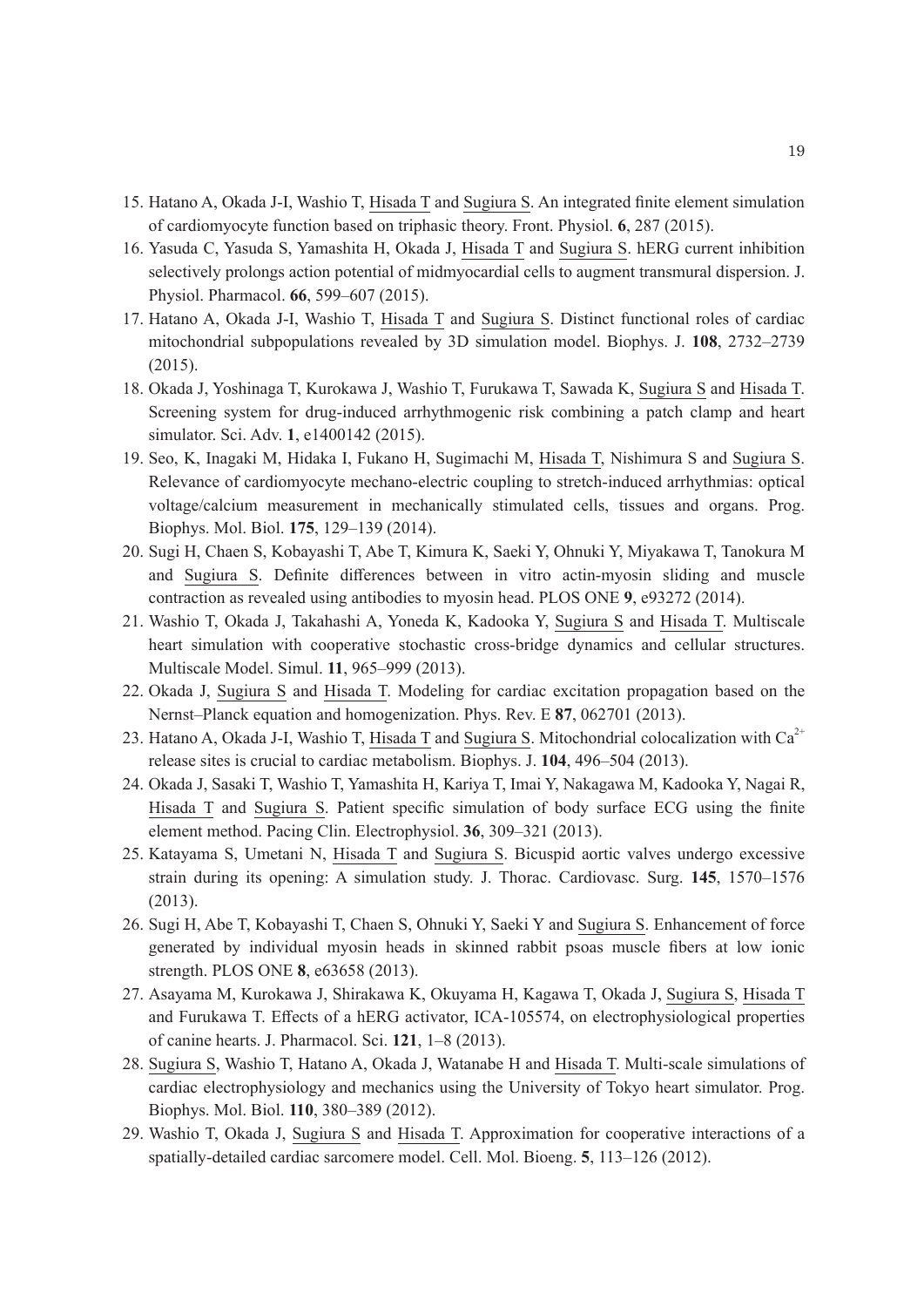- 30. Hatano A, Okada J, Hisada T and Sugiura S. Critical role of cardiac t-tubule system for the maintenance of contractile function revealed by a 3D integrated model of cardiomyocytes. J. Biomech. **45**, 815–823 (2012).
- 31. Hatano A, Okada J, Washio T, Hisada T and Sugiura S. A 3-D simulation model of cardiomyocyte integrating excitation-contraction coupling and metabolism. Biophys. J. **101**, 2601–2610 (2011).
- 32. Okada J, Washio T, Maehara A, Momomura S, Sugiura S and Hisada T. Transmural and apicobasal gradients in repolarization contribute to T-wave genesis in human surface ECG. Am. J. Physiol. **301**, H200–H208 (2011).
- 33. Washio T, Okada J and Hisada T. A parallel multilevel technique for solving the bidomain equation on a human heart with Purkinje fibers and a torso model. SIAM Rev. **52**, 717–743 (2010).
- 34. Seo K, Inagaki M, Nishimura S, Hidaka I, Sugimachi M, Hisada T and Sugiura S. Structural heterogeneity in the ventricular wall plays a significant role in the initiation of stretch-induced arrhythmias in perfused rabbit right ventricular tissues and whole heart preparations. Circ. Res. **106**, 176–184 (2010).
- 35. Chen X, Sunagawa K and Hisada T. Development of a finite element contact analysis algorithm for charged-hydrated soft tissues with large sliding. Int. J. Numer. Method. Eng. **78**, 483–504 (2009).
- 36. Nishimura1 S, Manabe I, Nagasaki M, Eto K, Yamashita1 H, Ohsugi M, Otsu M, Hara K, Sugiura S, Yoshimura K, Kadowaki T and Nagai R. CD8<sup>+</sup> effector T cells contribute to macrophage recruitment and adipose tissue inflammation in obesity. Nat. Med. **15**, 914–920 (2009).
- 37. Sugi H, Minoda H, Inayoshi Y, Yumoto F, Miyakawa T, Miyauchi Y, Tanokura M, Akimoto T, Kobayashi T, Chaen S and Sugiura S. Direct demonstration of the cross-bridge recovery stroke in muscle thick filaments in aqueous solution by using the hydration chamber. Proc. Natl. Acad. Sci. USA **105**, 17396–17401 (2008).
- 38. Katayama S, Umetani N, Sugiura S and Hisada T. The sinus of Valsalva relieves abnormal stress on aortic valve leaflets by facilitating smooth closure. J. Thorac. Cardiovasc. Surg. **136**, 1528–1535 (2008).
- 39. Watanabe H, Sugiura S and Hisada T. The looped heart does not save energy by maintaining the momentum of blood flowing in the ventricle. Am. J. Physiol. **294**, H2191–H2196 (2008).
- 40. Washio T, Okada J and Hisada T. A parallel multilevel technique for solving the bidomain equation on a human heart with Purkinje fibers and a torso model. SIAM J. Sci. Comput. **30**, 2855–2881 (2008).
- 41. Nishimura S, Manabe I, Nagasaki M, Hosoya Y, Yamashita H, Ohsugi M, Tobe K, Kadowaki T, Nagai R and Sugiura S. In vivo imaging revealed local cell dynamics in obese adipose tissue inflammation. J. Clin. Invest. **118**, 710–721 (2008).
- 42. Sawada T and Hisada T. Fluid-structure interaction analysis of the two-dimensional flag-inwind problem by an interface-tracking ALE finite element method. Comput. Fluids **36**, 136–146 (2007).
- 43. Koshiba N, Ando J, Chen X and Hisada T. Multiphysics simulation of blood flow and LDL